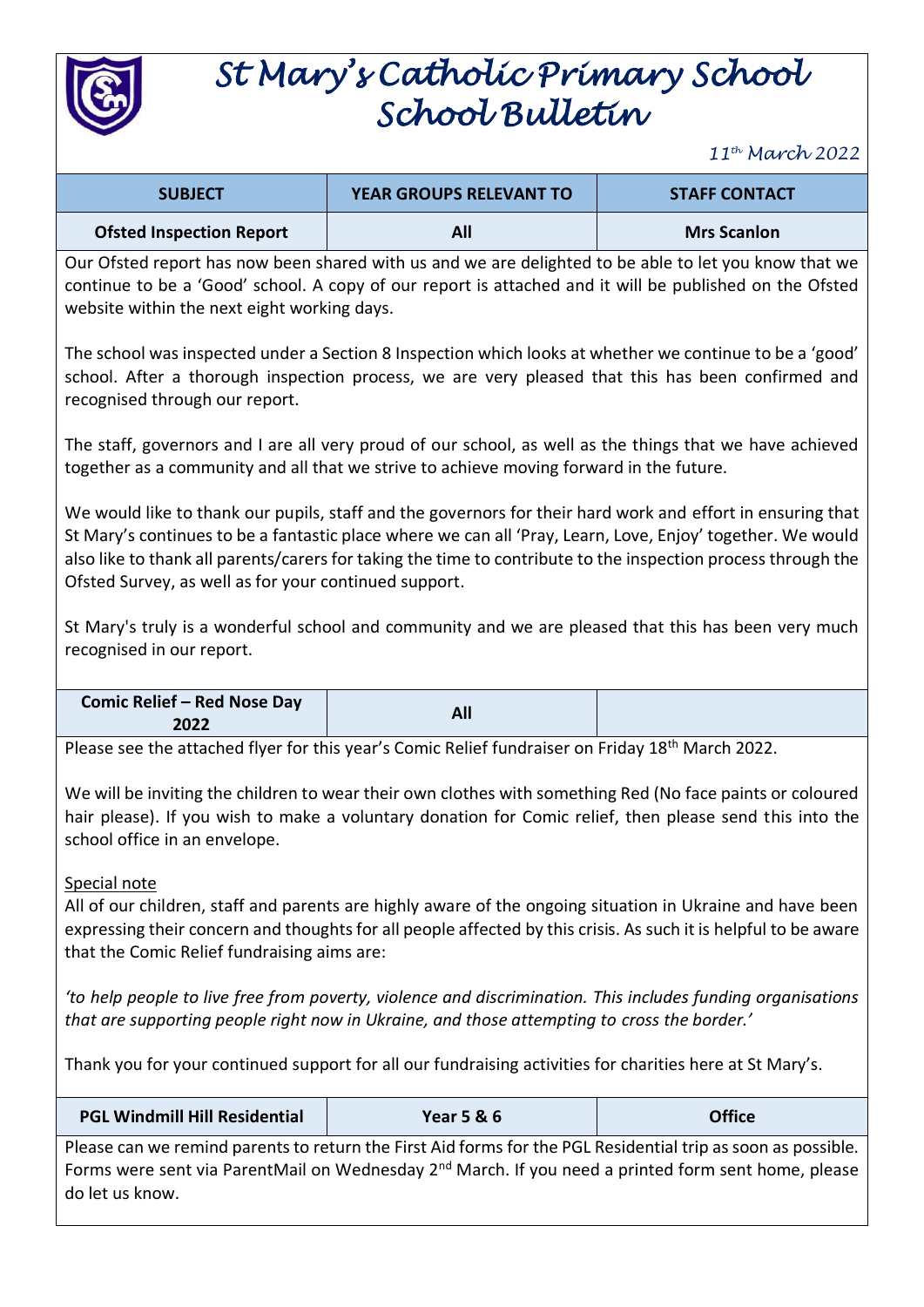There are also a number of payments which are overdue. Please check your ParentMail Payments and make payments as soon as possible.

The full amount must be paid by **Friday 1st April.** Payments can be made any time before this date and you can choose how much you pay if you need to spread the cost.

A reminder for payments due:

Deposit by 11/10/21 1st Instalment by 12/11/21 2nd Instalment by 11/2/22 **Final Payment by 1/4/22**

If you require any help with payments, then please do let us know in confidence.

| <b>Bikeability</b> | Year 5 | <b>Office</b> |
|--------------------|--------|---------------|
|--------------------|--------|---------------|

Please remember to return your child's Bikeability forms to the office as soon as possible as this will be taking place after the Easter Holidays from 25<sup>th</sup> April to 29<sup>th</sup> April. Payment can also be made on your ParentMail account.

Please return the slip on the bottom of the letter is your child is NOT taking part so that we can monitor responses.

## Thank you

| <b>Parent Consultations</b> | $\mathbf{A}$ $\mathbf{P}$<br>- 11 | <b>Office</b> |
|-----------------------------|-----------------------------------|---------------|
|-----------------------------|-----------------------------------|---------------|

Parent/Pupil/Teacher Consultations will be taking place after school on Monday 14<sup>th</sup> March in classrooms and Wednesday 16<sup>th</sup> March in the school hall.

**Monday 14th March** – Meetings will be held together in the following classrooms:

Y6 and Y5 will be held in Violet (Y6) classroom Y3 and Y4 will be held in Blue (Y4) classroom Reception, Y1 and Y2 will be held in Orange (Y1) classroom

Entry/exit point will be through the emergency exit doors (next to the Gold Room) - Years 6 and Year 5 Entry/exit point will be through the school corridor from the playground - Years 3 and 4. Entry/exit point will be through the main school entrance - Reception, Year 1 and Year 2.

Please wait for your appointment in the corridors where seating will be available.

In order to hold the meetings as safely as possible **please do not attend if you have any symptoms of Covid 19 or feel unwell.** We will be happy to rebook your consultation over the phone if you are unable to attend.

**Wednesday 16th March 2022** – meetings will be held together in the school hall Entry/exit point will be through the hall emergency exit doors.

Please wait for your appointment in the middle of the hall, where seating will be available.

In order to hold the meetings as safely as possible **please do not attend if you have any symptoms of Covid 19 or feel unwell.** We will be happy to rebook your consultation over the phone if you are unable to attend.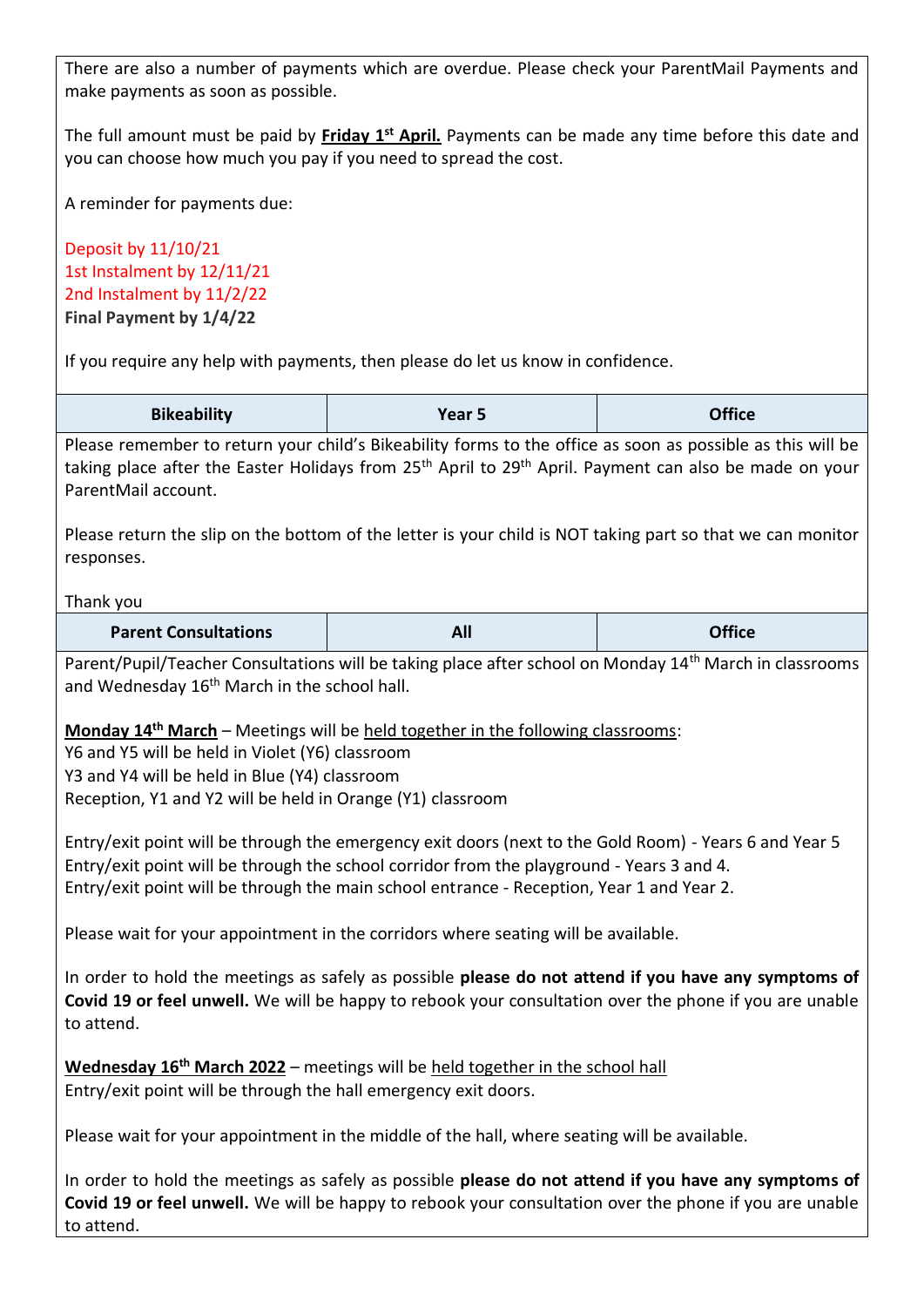| appointment.                                                                                                                                                                                                                                                                                                                                                                                | Booking sheets have been available since before half term, however if you have yet to book a time to see<br>your child's teacher, please telephone the school office to see what times are available. You should also<br>have received reminders from each class teacher if we have noticed that you have not yet booked an |                              |  |
|---------------------------------------------------------------------------------------------------------------------------------------------------------------------------------------------------------------------------------------------------------------------------------------------------------------------------------------------------------------------------------------------|-----------------------------------------------------------------------------------------------------------------------------------------------------------------------------------------------------------------------------------------------------------------------------------------------------------------------------|------------------------------|--|
| is correct.                                                                                                                                                                                                                                                                                                                                                                                 | When you attend your Consultation, teachers will be giving you a Data Collection Form for each child. This<br>is something we like to do once in a while to ensure the Information we hold on our system for your child                                                                                                     |                              |  |
|                                                                                                                                                                                                                                                                                                                                                                                             | If there are No Changes - you do not need to let us know or return the form.                                                                                                                                                                                                                                                |                              |  |
| update our records.                                                                                                                                                                                                                                                                                                                                                                         | If changes are required, then please amend the form and return to school as soon as possible, so we can                                                                                                                                                                                                                     |                              |  |
| <b>Cake Sales</b>                                                                                                                                                                                                                                                                                                                                                                           | <b>All</b>                                                                                                                                                                                                                                                                                                                  | <b>FSM</b>                   |  |
|                                                                                                                                                                                                                                                                                                                                                                                             | Blue Class Y4 cake sale was held this week. They raised an amazing £278.31. Mrs French and the<br>children will be having a discussion on how they want to spend the money raised.                                                                                                                                          |                              |  |
| community who bought cakes to support the class.                                                                                                                                                                                                                                                                                                                                            | Thank you to all the parents and carers that provided cakes and helped at the event and to all the school                                                                                                                                                                                                                   |                              |  |
|                                                                                                                                                                                                                                                                                                                                                                                             | Next cake sale will be Green Year 3's cake sale and will be held on<br>Wednesday 23rd March after school.                                                                                                                                                                                                                   |                              |  |
| <b>Easter Egg Hunt/Mother's Day</b><br>All<br><b>Friends of St Mary's</b>                                                                                                                                                                                                                                                                                                                   |                                                                                                                                                                                                                                                                                                                             |                              |  |
|                                                                                                                                                                                                                                                                                                                                                                                             | The Friends of St Mary's will be holding two exciting fun fundraising events on Friday 25 <sup>th</sup> March.                                                                                                                                                                                                              |                              |  |
| to take home for their mother/carer.                                                                                                                                                                                                                                                                                                                                                        | During the school day they will be holding a Mother's Day sale. Children can bring in £2 to buy a present                                                                                                                                                                                                                   |                              |  |
| After school on the same day, Friday 25 <sup>th</sup> March, the Friends of St Mary's will be holding once again the<br>popular Easter Egg Hunt. It will cost £2 to take part in the hunt and the prize will be an Easter Egg. This<br>will be held after school until approx. 5pm in the school field. All are welcome and children must be<br>supervised by parents/carers at this event. |                                                                                                                                                                                                                                                                                                                             |                              |  |
| Further details and event posters will be sent out by Parentmail early next week but please do note the<br>date in your diaries.                                                                                                                                                                                                                                                            |                                                                                                                                                                                                                                                                                                                             |                              |  |
| <b>Dance Club</b>                                                                                                                                                                                                                                                                                                                                                                           | <b>Members</b>                                                                                                                                                                                                                                                                                                              | <b>Office</b>                |  |
| Please note that there will be no dance club on the 25 <sup>th</sup> March, the last dance club of the term is next<br>week Friday 18 <sup>th</sup> March.                                                                                                                                                                                                                                  |                                                                                                                                                                                                                                                                                                                             |                              |  |
|                                                                                                                                                                                                                                                                                                                                                                                             |                                                                                                                                                                                                                                                                                                                             |                              |  |
| <b>Easter Holiday Club</b>                                                                                                                                                                                                                                                                                                                                                                  | <b>All</b>                                                                                                                                                                                                                                                                                                                  | <b>Newton Lang Childcare</b> |  |
| booking form.                                                                                                                                                                                                                                                                                                                                                                               | Newton Lang Childcare are running a holiday club this Easter in Uckfield. Please find attached flyer and                                                                                                                                                                                                                    |                              |  |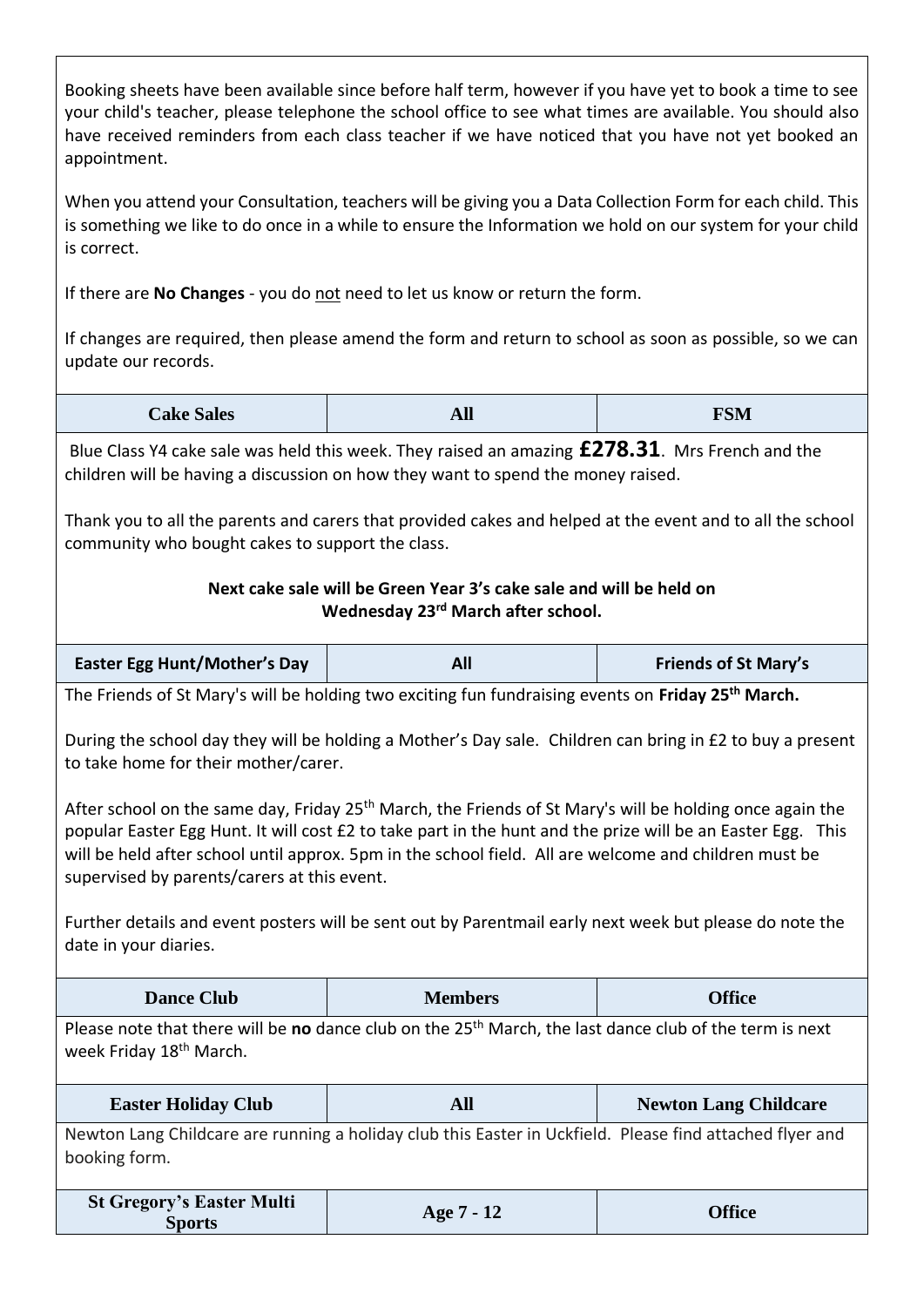| <b>St Gregory's Multi-Sports</b>                                                                           |
|------------------------------------------------------------------------------------------------------------|
| If your child is aged between 7 and 12 years of age and enjoys a range of sports such as Football, Tennis, |
| Netball, Rounders, Cricket, Basketball, Badminton, Dodgeball and more, perhaps he/she would like to        |
| attend                                                                                                     |
| <b>St. Gregory's Multi-Sports</b>                                                                          |
| <b>WHERE:</b>                                                                                              |
| St Gregory's School, Sports hall entrance, A26 St John's Road, TN4 9TX                                     |
| WHEN:                                                                                                      |
| Monday 4 <sup>th</sup> April                                                                               |
| Tuesday 5 <sup>th</sup> April                                                                              |
| <b>Wednesday 6th April</b>                                                                                 |
| Thursday 7 <sup>th</sup> April                                                                             |
|                                                                                                            |

Please see attached letter and booking form for more details.

|                       |     | <b>Miss Cook</b>   |
|-----------------------|-----|--------------------|
| <b>Multiplication</b> | All | scook@stmarysrc.e- |
|                       |     | sussex.sch.uk      |

Learning multiplication facts and relating them to division facts is a key skill which children are working hard to master.

In Year 2, children are expected to know their 2x, 5x and 10x table, with them working on their 3x. 4x and 8x table in Year 3, so that by the summer in Year 4 they can recall their multiplication facts up to 12 x 12.

Lots of families encourage and support the use of Times Table Rock Stars at home which is fabulous. However, there are other websites out there that allow your child to develop rapid recall. I quite like: <https://mathsframe.co.uk/en/resources/resource/477/Multiplication-Tables-Check>

If you click 'adjust difficulty' you can select which tables you want your child to practise and also adjust the time per question – if 6 seconds is too quick then I suggest you change this and over time reduce it.



Another site which has been recommended is:<https://www.themathsfactor.com/times-tables-check/#/> You can select groups of multiplication tables to practise, and then it gives you the option of selecting a time per question.

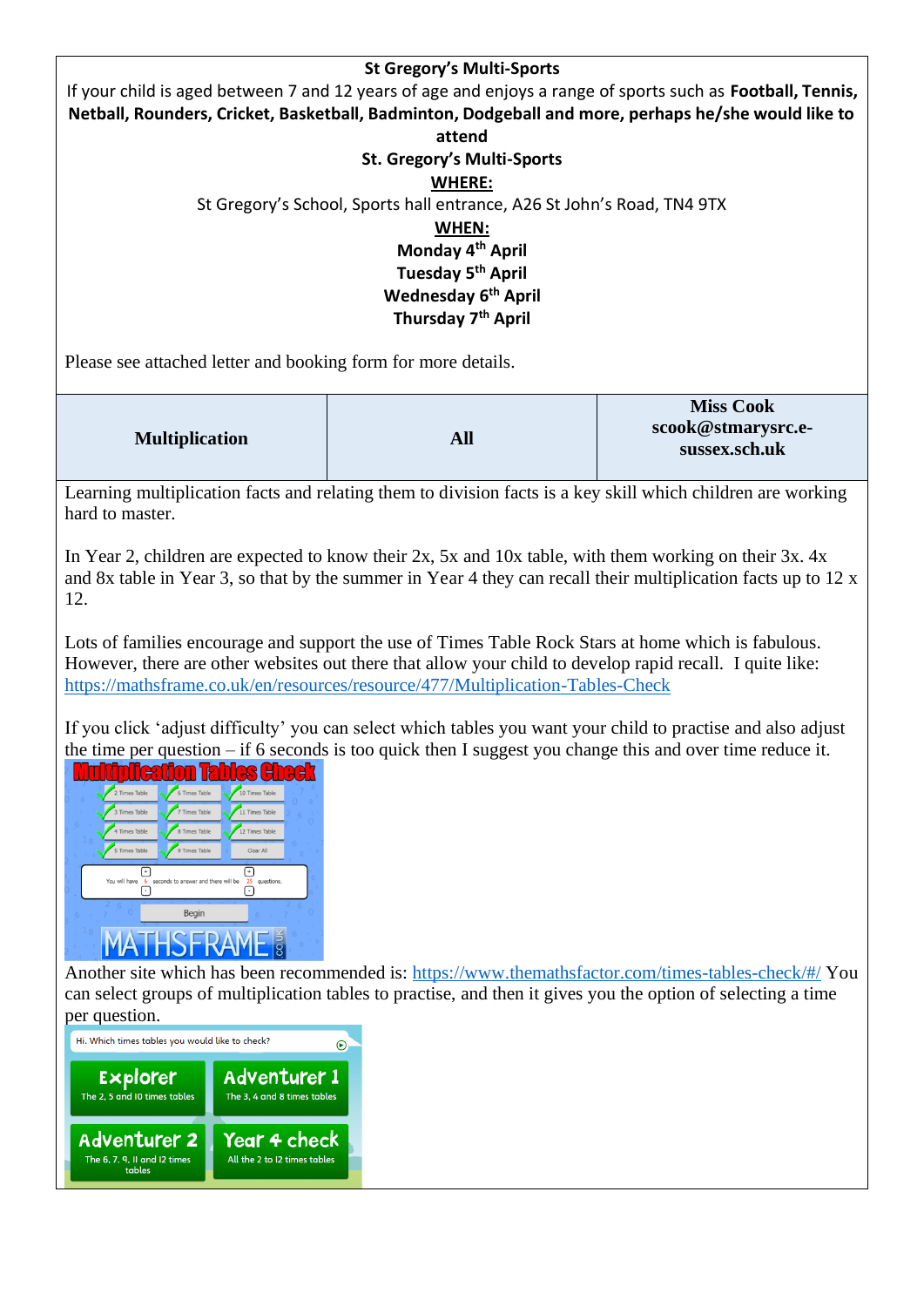

At the end it provides a break down:

| $6 \times 5$   | 30  | $\sqrt{\phantom{a}}$ Correct |                      | 1.24 seconds   |
|----------------|-----|------------------------------|----------------------|----------------|
| $6 + 2$        | 3   | $\sqrt{\phantom{a}}$ Correct |                      | $1.07$ seconds |
| $8 \times 3$   | 24  | $\sqrt{\phantom{a}}$ Correct |                      | 1.79 seconds   |
| $II \times I2$ | 138 | <b>X</b> Wrong               | $   \times  2 =  32$ | 4.74 seconds   |
| $4 \times 2$   | 8   | $\sqrt{\phantom{a}}$ Correct |                      | 1.48 seconds   |
| $II \times 7$  | 77  | $\sqrt{\phantom{a}}$ Correct |                      | $2-18$ seconds |
| $40 \div 10$   | 4   | $\sqrt{\phantom{a}}$ Correct |                      | I-II seconds   |

so you can clearly see which multiplication facts your child needs to practise

|                                                                       | so you can crearly see which mumpheation facts your child needs to practise.                  |               |
|-----------------------------------------------------------------------|-----------------------------------------------------------------------------------------------|---------------|
| <b>Diary Dates</b>                                                    | <b>All</b>                                                                                    | <b>Office</b> |
| TERM 4                                                                |                                                                                               |               |
| 14.03.22 - Pupil/Parent/Teacher Consultations (Classrooms)            |                                                                                               |               |
| 16.03.22 - Pupil/Parent/Teacher Consultations (Hall)                  |                                                                                               |               |
| 18.03.22 - Comic Relief Red Nose Day                                  |                                                                                               |               |
| 23.03.33 - Year 3 Cake Sale                                           |                                                                                               |               |
| 25.03.22 - Friends of St Mary's Mother's Day Sale – during school day |                                                                                               |               |
|                                                                       | 25.03.22 - Friends of St Mary's Easter Egg Hunt (after school until approx. 5pm)              |               |
| 01.04.22 - Last Day of Term for pupils (1pm finish for pupils)        |                                                                                               |               |
|                                                                       |                                                                                               |               |
| <b>TERM 5</b>                                                         |                                                                                               |               |
| 19.04.22 - First Day of Term for pupils                               |                                                                                               |               |
| 19.04.22 - National Offers Day for Reception 2022 places              |                                                                                               |               |
| 25.04.22 - 29.4.22 Indigo Class Bikeability Course                    |                                                                                               |               |
| 27.04.22 - Year 2 Cake Sale                                           |                                                                                               |               |
| 02.05.22 - May Bank Holiday - School Closed                           |                                                                                               |               |
| 09.05.22 to 12.05.22 Year 6 SATs week                                 |                                                                                               |               |
| 11.05.22 - Year 1 Cake Sale                                           |                                                                                               |               |
|                                                                       | 24.05.22 - Young Voices Concert at the O2 Arena London (Indigo and Violet class participants) |               |
| 25.05.22 - Reception Class Cake Sale                                  |                                                                                               |               |
| 27.05.22 - Last Day of Term for pupils (3.15pm finish)                |                                                                                               |               |
|                                                                       |                                                                                               |               |
| <b>TERM 6</b>                                                         |                                                                                               |               |
| 06.06.22 - First Day of Term for Pupils                               |                                                                                               |               |
| 09.06.22 - New Reception Class 2022 Make and Take Session 10am - 11am |                                                                                               |               |
| 13.06.22 - 17-6-22 Beacon Open week tours - Indigo class              |                                                                                               |               |
| 13.06.22 - Red and Indigo Class group photos                          |                                                                                               |               |
| 23.06.22- New Reception Class 2022 Stay and Play Session 10am - 11am  |                                                                                               |               |

- 24.06.22 to 27.06.22 Indigo and Violet Classes Residential at PGL Windmill Hill
- 29.06.22 St Gregory's Science Department visit to Indigo Class for Science Workshop
- 04.0722 to 06.07.22 Violet Class transition days to Beacon
- 06.07.22 Internal transition day
- 08.07.22 Sports Day whole school
- 13.07.22 & 14.07.22 Indigo/Violet Class Production 7pm
- 15.07.22 Reserve Sports Day
- 19.07.22 Leavers Mass (9.30am)
- 19.07.22 Last Day of Term for Pupils (**1pm finish for pupils**)
- 20.07.22 INSET DAY
- 21.07.22 INSET DAY

*Dates subject to possible changes*